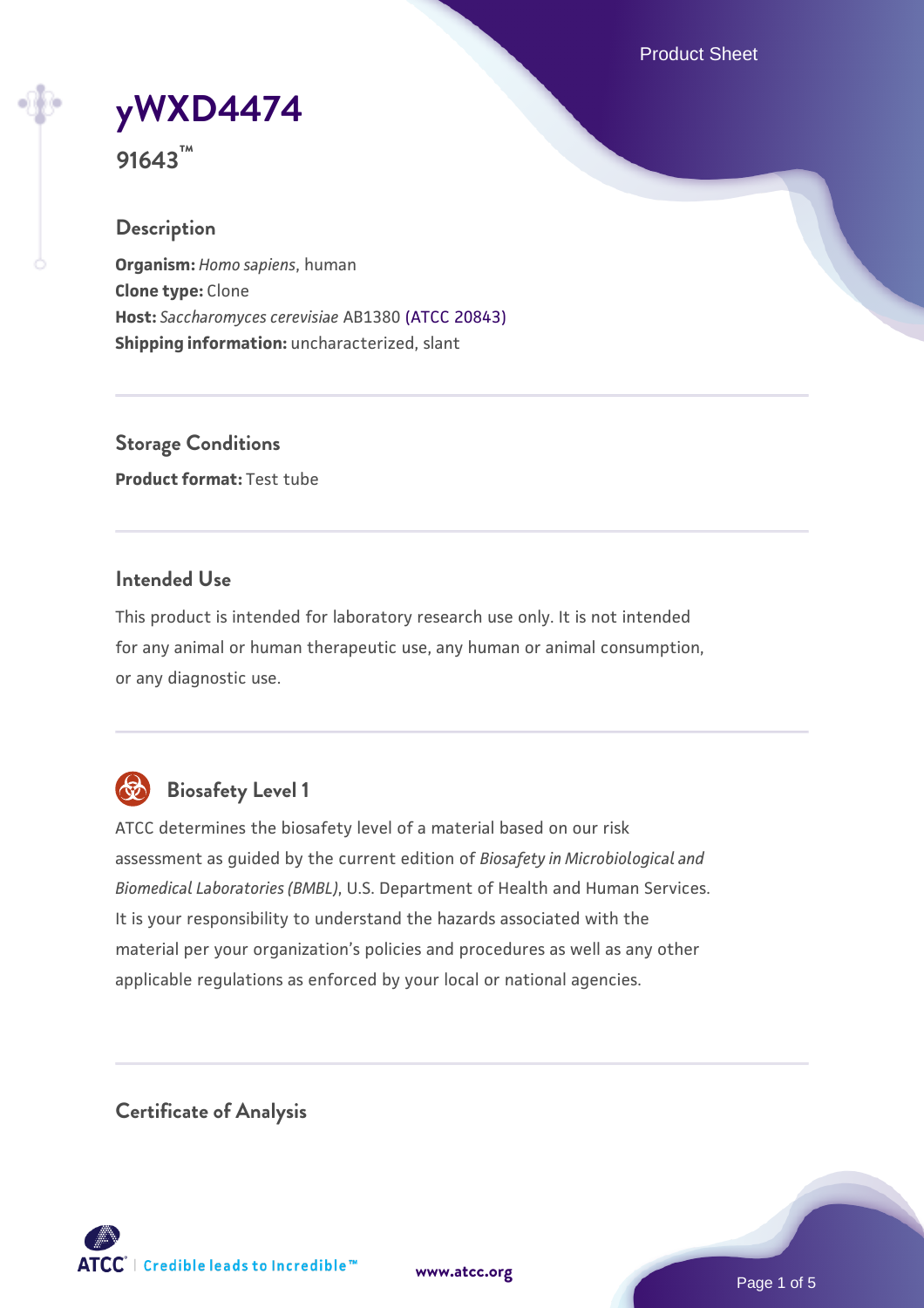### **[yWXD4474](https://www.atcc.org/products/91643)** Product Sheet **91643**

For batch-specific test results, refer to the applicable certificate of analysis that can be found at www.atcc.org.

### **Insert Information**

**Type of DNA:** genomic **Genome:** Homo sapiens **Chromosome:** X X pter-q27.3 **Gene name:** DNA Segment, single copy **Gene product:** DNA Segment, single copy [DXS3447] **Gene symbol:** DXS3447 **Contains complete coding sequence:** Unknown **Insert end:** EcoRI

#### **Vector Information**

**Construct size (kb):** 100.0 **Intact vector size:** 11.454 **Vector name:** pYAC4 **Type of vector:** YAC **Host range:** *Saccharomyces cerevisiae*; *Escherichia coli* **Vector information:** other: telomere, 3548-4235 other: telomere, 6012-6699 Cross references: DNA Seq. Acc.: U01086 **Cloning sites:** EcoRI **Markers:** SUP4; HIS3; ampR; URA3; TRP1 **Replicon:** pMB1, 7186-7186; ARS1, 9632-10376

# **Growth Conditions**

**Medium:** 



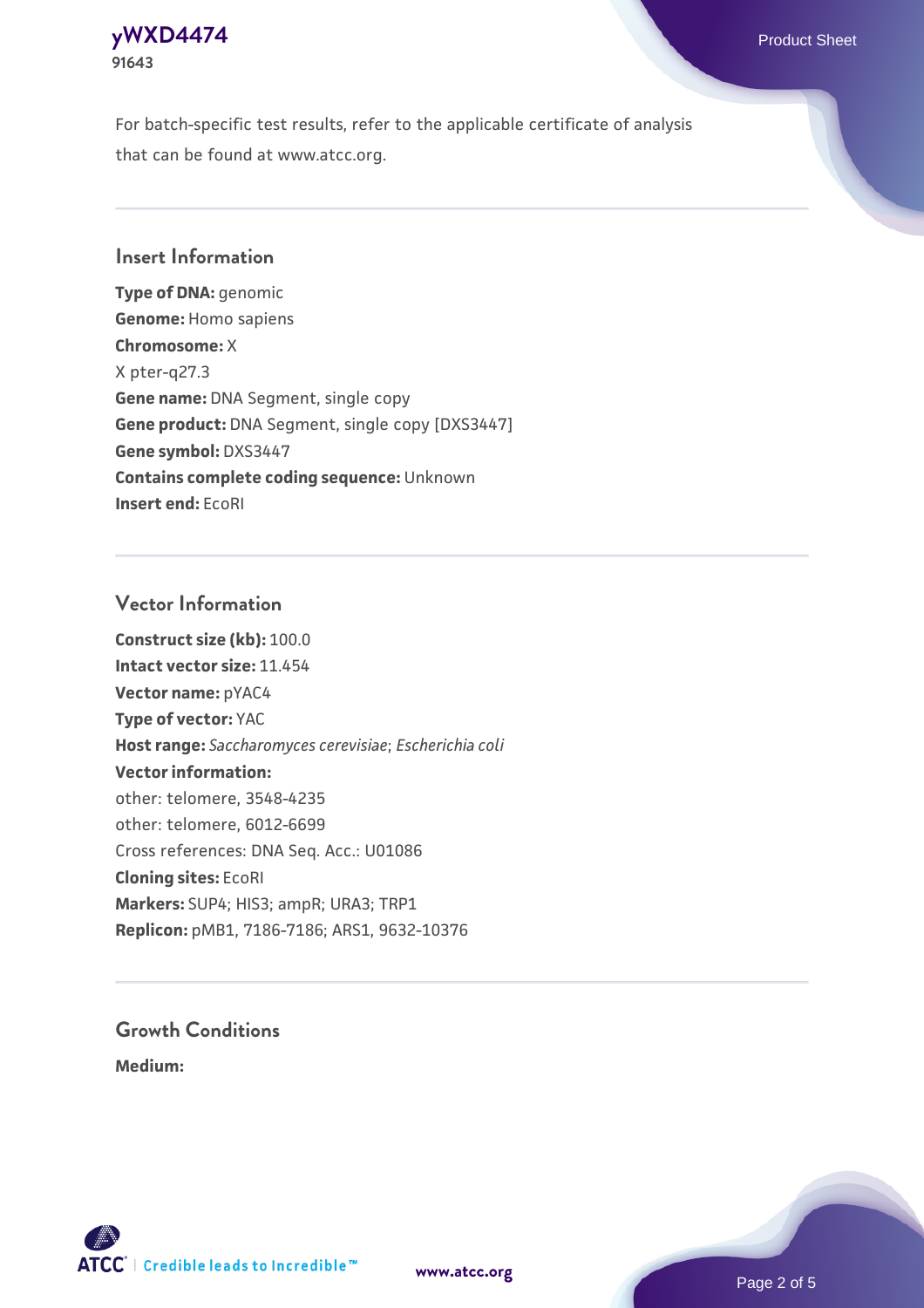#### **[yWXD4474](https://www.atcc.org/products/91643)** Product Sheet **91643**

[ATCC Medium 1245: YEPD](https://www.atcc.org/-/media/product-assets/documents/microbial-media-formulations/1/2/4/5/atcc-medium-1245.pdf?rev=705ca55d1b6f490a808a965d5c072196) **Temperature:** 30°C

#### **Notes**

More information may be available from ATCC (http://www.atcc.org or 703- 365-2620).

# **Material Citation**

If use of this material results in a scientific publication, please cite the material in the following manner: yWXD4474 (ATCC 91643)

# **References**

References and other information relating to this material are available at www.atcc.org.

# **Warranty**

The product is provided 'AS IS' and the viability of ATCC® products is warranted for 30 days from the date of shipment, provided that the customer has stored and handled the product according to the information included on the product information sheet, website, and Certificate of Analysis. For living cultures, ATCC lists the media formulation and reagents that have been found to be effective for the product. While other unspecified media and reagents may also produce satisfactory results, a change in the ATCC and/or depositor-recommended protocols may affect the recovery, growth, and/or function of the product. If an alternative medium formulation or reagent is used, the ATCC warranty for viability is no longer



**[www.atcc.org](http://www.atcc.org)**

Page 3 of 5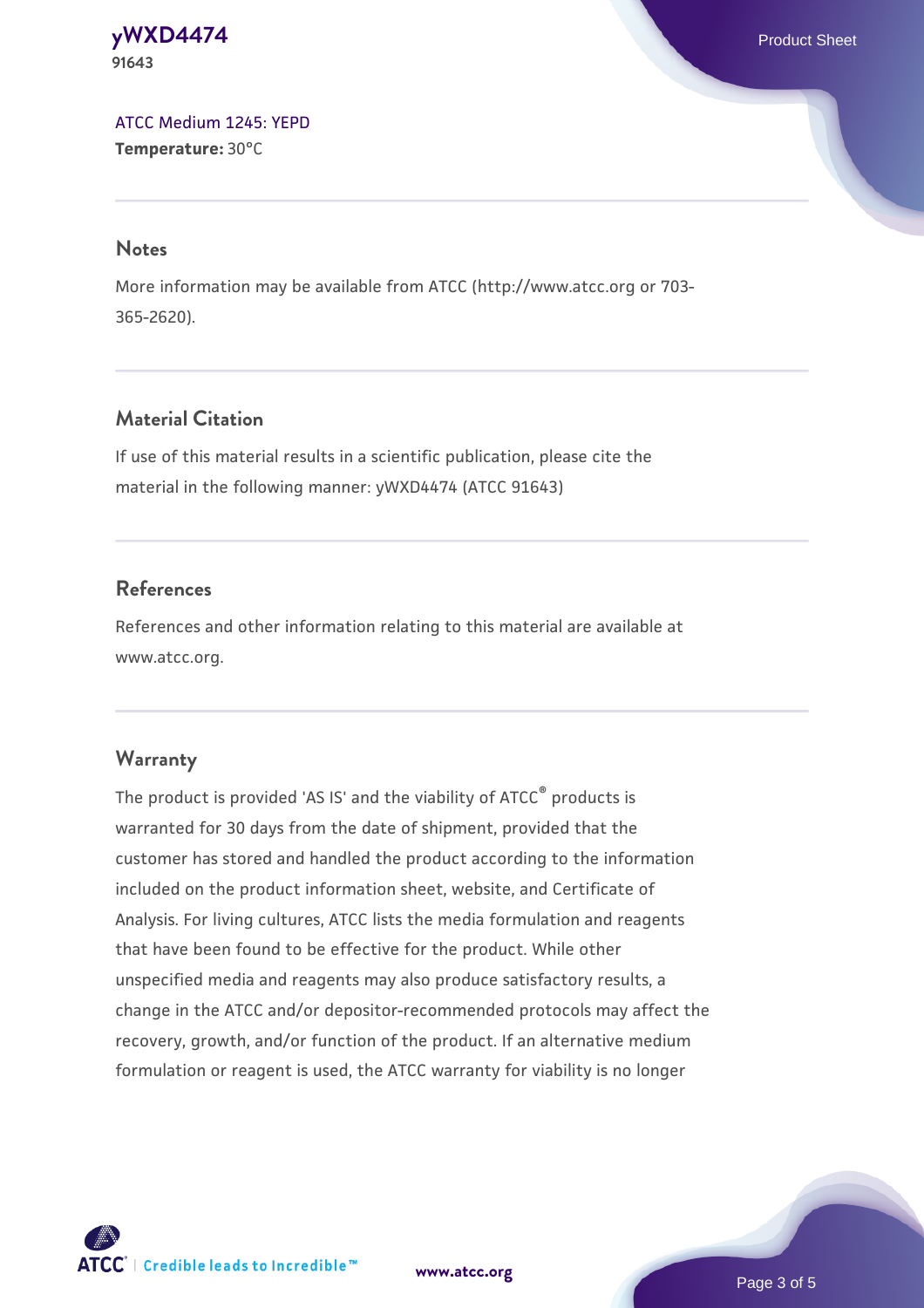**91643**

valid. Except as expressly set forth herein, no other warranties of any kind are provided, express or implied, including, but not limited to, any implied warranties of merchantability, fitness for a particular purpose, manufacture according to cGMP standards, typicality, safety, accuracy, and/or noninfringement.

#### **Disclaimers**

This product is intended for laboratory research use only. It is not intended for any animal or human therapeutic use, any human or animal consumption, or any diagnostic use. Any proposed commercial use is prohibited without a license from ATCC.

While ATCC uses reasonable efforts to include accurate and up-to-date information on this product sheet, ATCC makes no warranties or representations as to its accuracy. Citations from scientific literature and patents are provided for informational purposes only. ATCC does not warrant that such information has been confirmed to be accurate or complete and the customer bears the sole responsibility of confirming the accuracy and completeness of any such information.

This product is sent on the condition that the customer is responsible for and assumes all risk and responsibility in connection with the receipt, handling, storage, disposal, and use of the ATCC product including without limitation taking all appropriate safety and handling precautions to minimize health or environmental risk. As a condition of receiving the material, the customer agrees that any activity undertaken with the ATCC product and any progeny or modifications will be conducted in compliance with all applicable laws, regulations, and guidelines. This product is provided 'AS IS' with no representations or warranties whatsoever except as expressly set forth herein and in no event shall ATCC, its parents, subsidiaries, directors, officers, agents, employees, assigns, successors, and affiliates be liable for indirect, special, incidental, or consequential damages of any kind in connection with or arising out of the customer's use of the product. While reasonable effort is made to ensure authenticity and reliability of materials on deposit, ATCC is not liable for damages arising from the misidentification or



**[www.atcc.org](http://www.atcc.org)**

Page 4 of 5